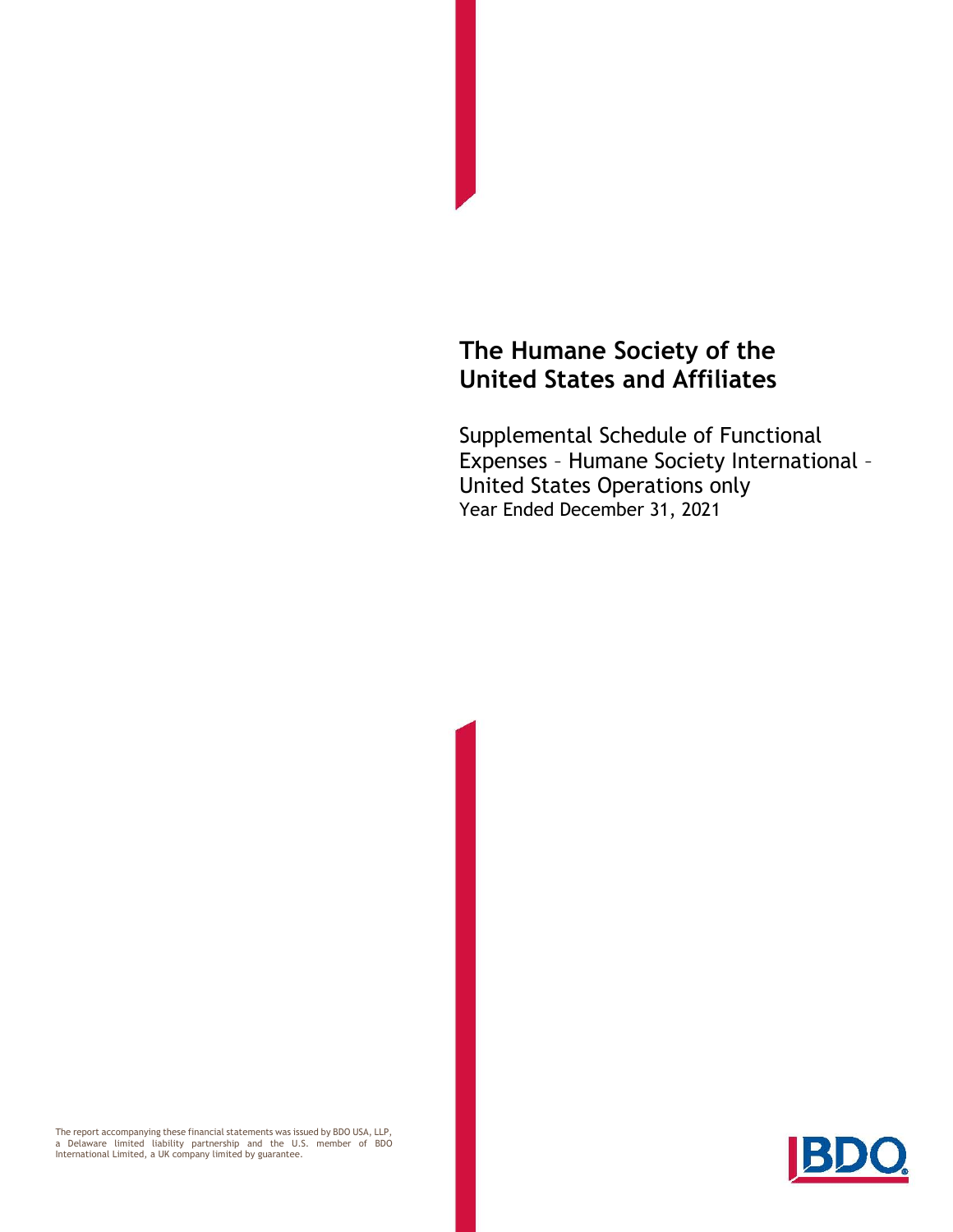# **The Humane Society of the United States and Affiliates**

Supplemental Schedule of Functional Expenses – Humane Society International – United States Operations only Year Ended December 31, 2021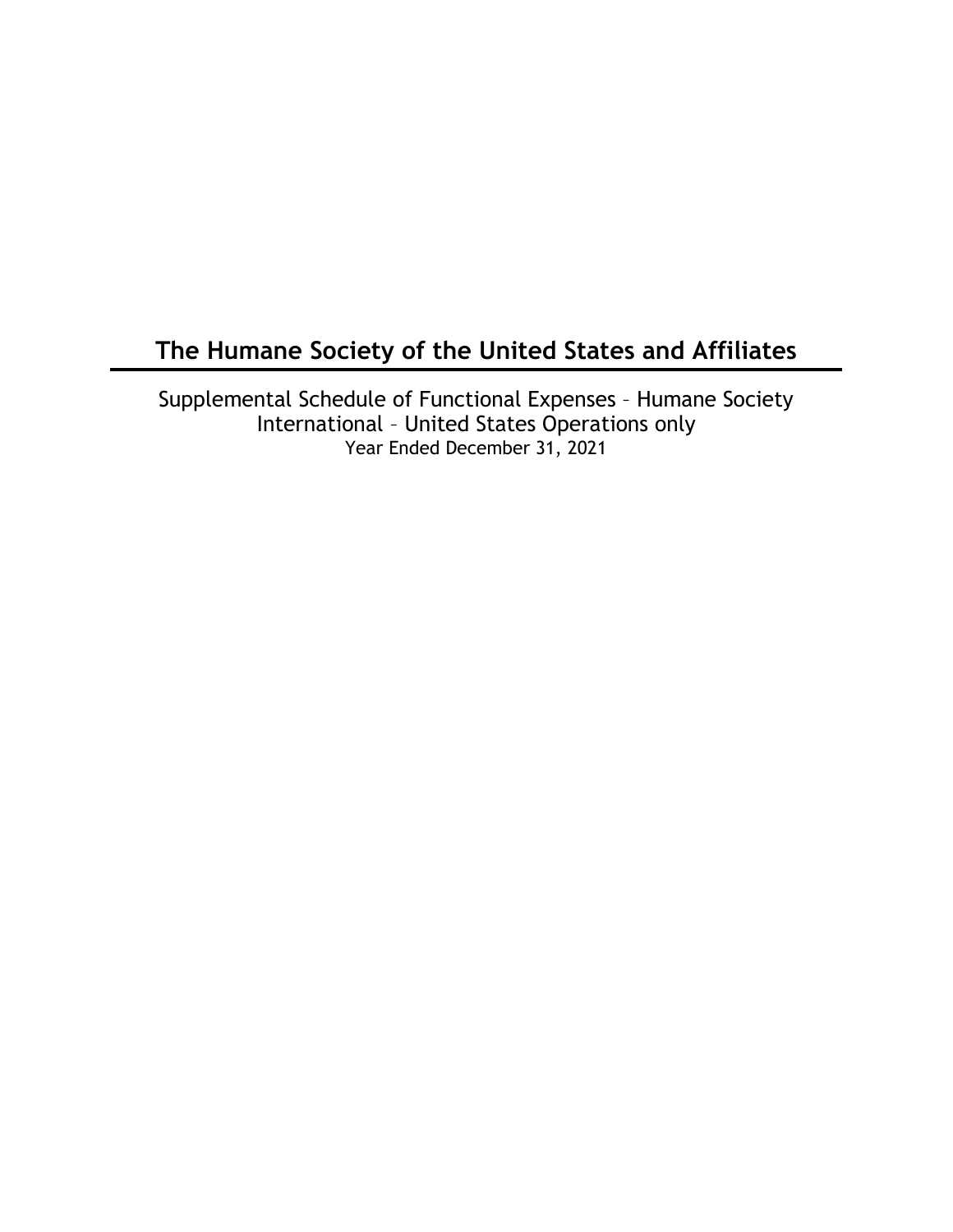# **The Humane Society of the United States and Affiliates**

### **Contents**

| Independent Auditor's Report on the Supplemental Schedule of<br><b>Functional Expenses</b>                            |       |
|-----------------------------------------------------------------------------------------------------------------------|-------|
| Supplemental Schedule of Functional Expenses - Humane Society International -<br><b>United States Operations only</b> |       |
| Notes to the Supplemental Schedule of Functional Expenses                                                             | 5 - 6 |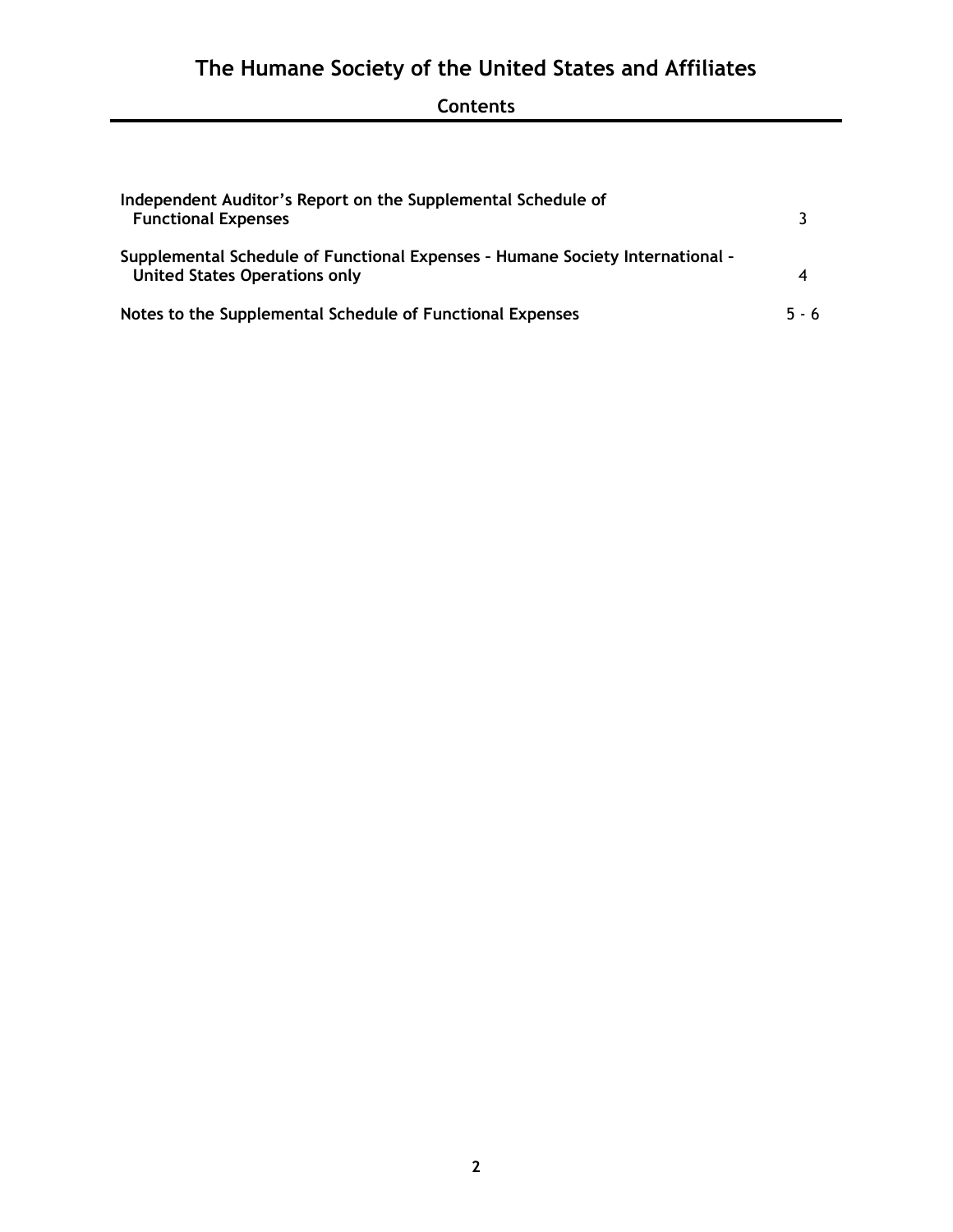

Tel: 703-893-0600 Fax: 703-893-2766 **www.bdo.com** 

8401 Greensboro Drive Suite 800 McLean, VA 22102

#### **Independent Auditor's Report on the Supplemental Schedule of Functional Expenses**

Board of Directors The Humane Society of the United States Washington, D.C.

We have previously audited the consolidated financial statements of The Humane Society of the United States and Affiliates (the Society) as of and for the year ended December 31, 2021, and have issued our report dated May 6, 2022, which contained an unmodified opinion on those consolidated financial statements. Our audit was conducted for the purposes of forming an opinion on those consolidated financial statements as a whole. We have not performed any procedures in regard to those consolidated financial statements since our report date of May 6, 2022.

The supplemental schedule of functional expenses – Humane Society International - United States Operations only presented in the following section of this report is presented for purposes of additional analysis and is not a required part of the consolidated financial statements referred to above. Such information is the responsibility of management and was derived from and relates directly to the underlying accounting and other records used to prepare the consolidated financial statements. The information has been subjected to the auditing procedures applied in the audit of the consolidated financial statements and certain additional procedures, including comparing and reconciling such information directly to the underlying accounting and other records used to prepare the consolidated financial statements or to the consolidated financial statements themselves, and other additional procedures in accordance with auditing standards generally accepted in the United States of America. In our opinion, the information is fairly stated in all material respects in relation to the consolidated financial statements as a whole.

Humane Society International is an affiliate of the Society, and as described in the accompanying notes to the supplemental schedule of functional expenses, is included within the consolidated financial statements of the Society. This report should be read in conjunction with the audited consolidated financial statements of the Society as of and for the year ended December 31, 2021.

#### *Restriction on Use*

This report is intended solely for the information and use of the Board of Directors and management of the Society and is not intended to be and should not be used by anyone other than these specified parties.



May 20, 2022

BDO USA, LLP, a Delaware limited liability partnership, is the U.S. member of BDO International Limited, a UK company limited by guarantee, and forms part of the international BDO network of independent member firms.

BDO is the brand name for the BDO network and for each of the BDO Member Firms.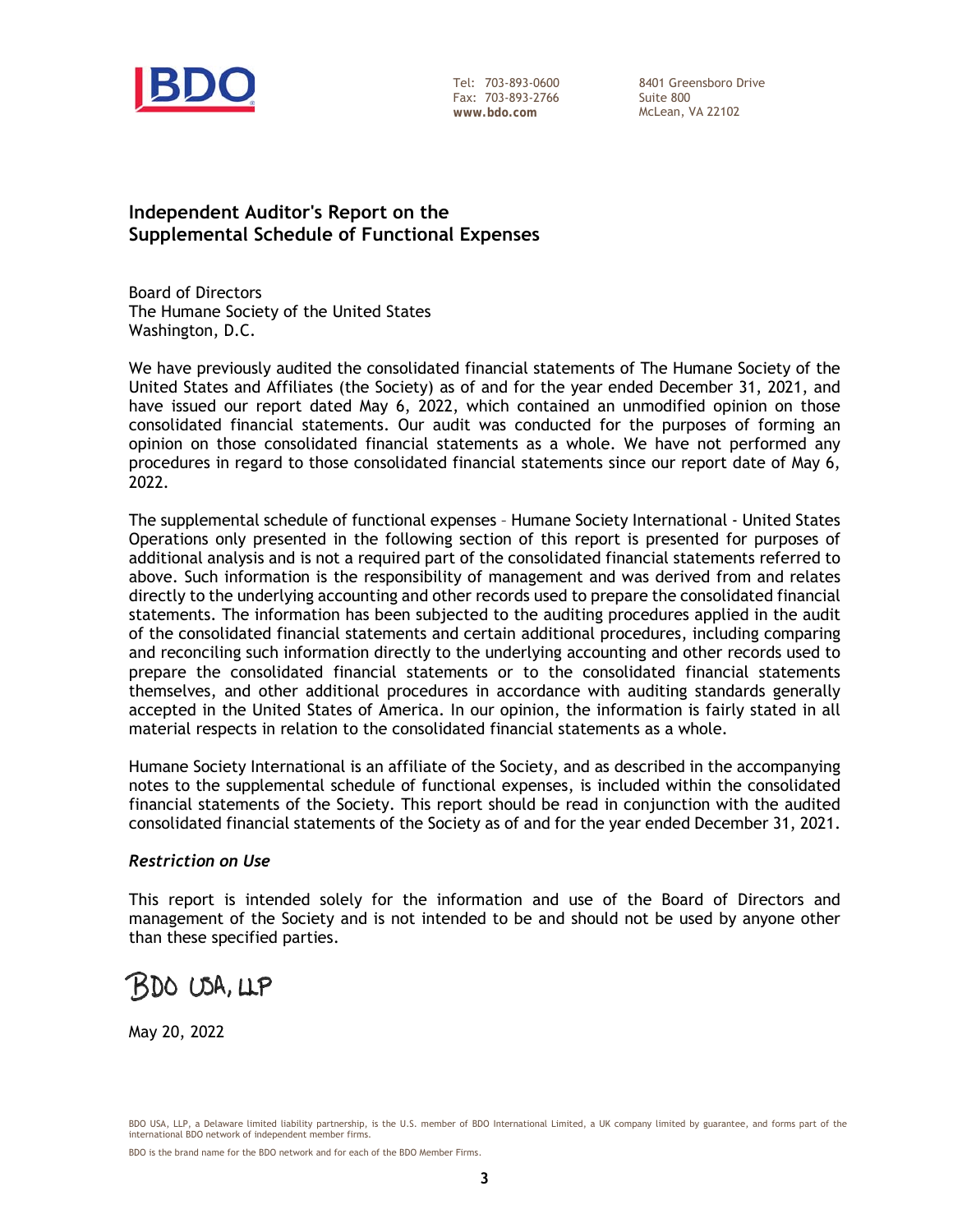**Supplemental Schedule of Functional Expenses**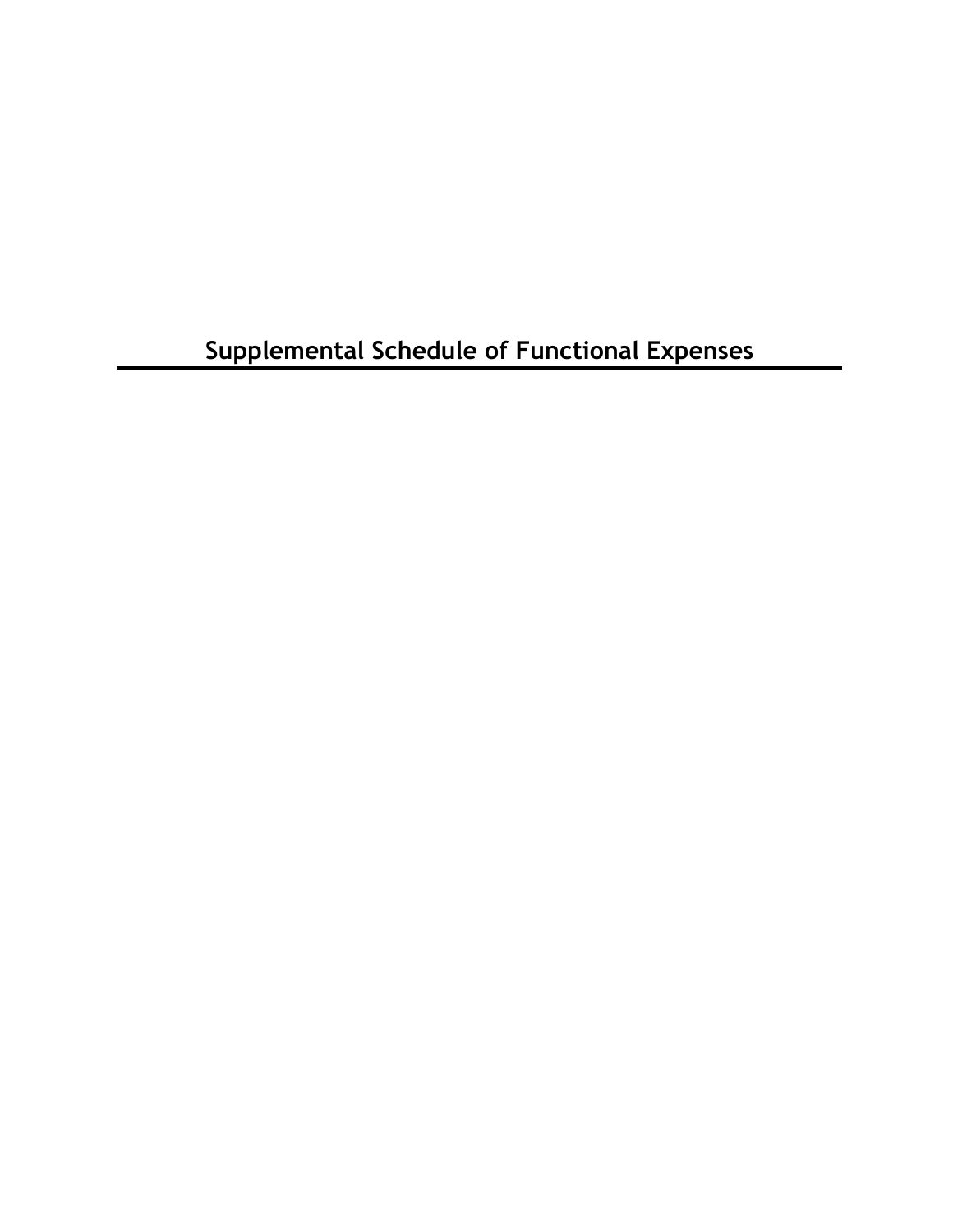### **The Humane Society of the United States**

### **Supplemental Schedule of Functional Expenses - Humane Society International - United States Operations only**

|                                                |                                     | Program Expenses                   |                                                             |                  |                           |                |                                                         |
|------------------------------------------------|-------------------------------------|------------------------------------|-------------------------------------------------------------|------------------|---------------------------|----------------|---------------------------------------------------------|
| Year ended December 31, 2021                   | Ending the<br>Cruelest<br>Practices | Caring for<br>Animals<br>in Crisis | Building a Stronger<br><b>Animal Protection</b><br>Movement | Total<br>Program | Management<br>and General | Fundraising    | Total                                                   |
| <b>Expense</b>                                 |                                     |                                    |                                                             |                  |                           |                |                                                         |
| <b>Salaries</b>                                | \$<br>1,653,840                     | 702,818 \$<br>-S                   | 403,387                                                     | 2,760,045<br>S.  | \$1,256,139               | 610,176<br>S.  | 4,626,360<br>S.                                         |
| Employee benefits                              | 398,109                             | 169,473                            | 95,123                                                      | 662,705          | 308,566                   | 140,261        | 1,111,532                                               |
|                                                |                                     |                                    |                                                             |                  |                           |                |                                                         |
| <b>Total compensation</b>                      | 2,051,949                           | 872,291                            | 498,510                                                     | 3,422,750        | 1,564,705                 | 750,437        | 5,737,892                                               |
| Education material, publications and campaigns | 919,441                             | 342,391                            | 161,900                                                     | 1,423,732        | 51,417                    | 1,412,818      | 2,887,967                                               |
| Mailing costs                                  | 530,299                             | 243,067                            | 117,572                                                     | 890,938          |                           | 1,072,488      | 1,963,426                                               |
| Consultant and contracted services             | 2,029,466                           | 684,701                            | 422,293                                                     | 3,136,460        | 561,192                   | 256,102        | 3,953,754                                               |
| Professional fees                              | 9,895                               | 6,053                              | 4,305                                                       | 20,253           | 21,792                    | 1,431          | 43,476                                                  |
| Contributions and grants                       | 4,219,887                           | 2,286,539                          | 1,042,775                                                   | 7,549,201        |                           |                | 7,549,201                                               |
| Travel and events                              | 510,450                             | 67,527                             | 24,224                                                      | 602,201          | 109,625                   |                | 711,826                                                 |
| Supplies and field expenses                    | 84,697                              | 143,441                            | 10,952                                                      | 239,090          | 129,023                   | 123,656        | 491,769                                                 |
| Bank and trustee fees                          |                                     |                                    |                                                             |                  | 12,174                    | 359,687        | 371,861                                                 |
| Occupancy and building expense                 | 22,420                              | 30,016                             | 9,366                                                       | 61,802           | 12,167                    |                | 73,969                                                  |
| Depreciation and amortization                  | 3,855                               | 18,605                             |                                                             | 22,460           | 4,080                     |                | 26,540                                                  |
| Postage and shipping                           | 98                                  | 7,485                              | 575                                                         | 8,158            | 1,476                     |                | 9,634                                                   |
| Telephone                                      |                                     | 2,972                              | 947                                                         | 3,919            | 712                       |                | 4,631                                                   |
| Insurance and bonds                            |                                     | 42,070                             | 8,472                                                       | 50,542           | 10,968                    |                | 61,510                                                  |
| Real estate and other taxes                    | 3,419                               | 13,298                             | 758                                                         | 17,475           | 3,391                     | 6,914          | 27,780                                                  |
|                                                |                                     |                                    |                                                             |                  |                           |                |                                                         |
| <b>Total expenses</b>                          | \$10,385,876                        | \$4,760,456                        | 2,302,649                                                   | \$17,448,981     | \$2,482,722               | 5, 3, 983, 533 | \$23,915,236<br>See notes to the supplemental schedule. |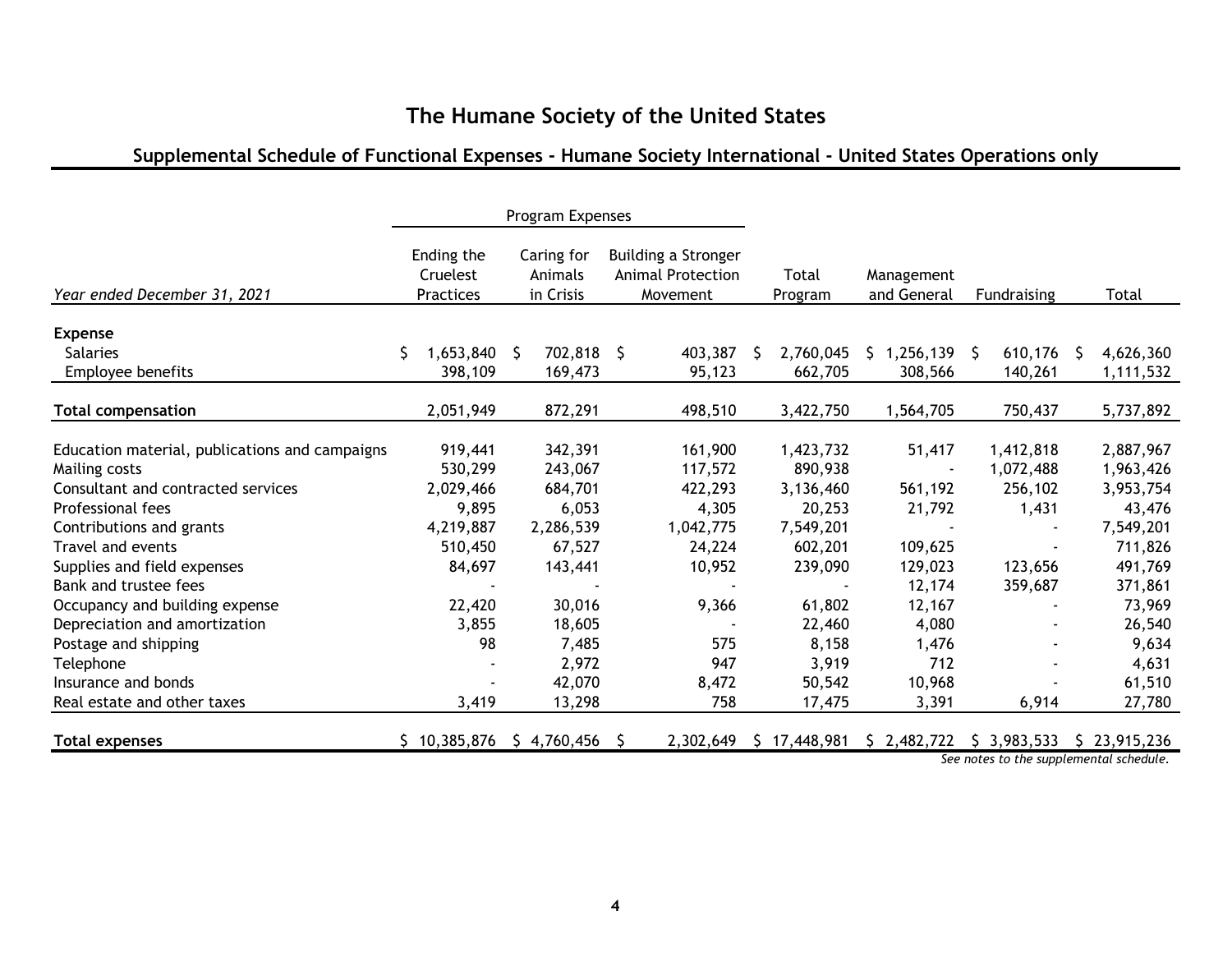### **1. The Organization**

The Humane Society of the United States and Affiliates (collectively, the Society) is a not-for-profit organization whose primary purpose is the worldwide advancement of humane treatment of animals through public education, awareness, and direct animal care programs. An affiliate of the Society is noted below and which is the subject of this supplemental reporting:

*Humane Society International, Inc. (HSI)*

HSI, founded in 1991, educates audiences worldwide about compassion toward animals, carries out direct animal care, rescue, and disaster response; provides technical and scientific support to local partners; and seeks to increase the priority given to animal protection issues by policymakers, industry, and civil society worldwide. HSI's core campaigns focus on the humane management of street animals via sterilization and vaccination in much of Asia, Latin America, and South America; the elimination of the dog meat trade; an end to the confinement of farm animals in battery cages and gestation crates in India, Brazil, Mexico, and elsewhere; a phase-out of animal testing for human and environmental hazard and risk assessment; a halt to the killing of seals for commercial purposes; the cessation of shark finning and shark fin soup consumption; and the restriction of mercy release programs that encourage the capture and subsequent release of wild animals. HSI works aggressively against the illicit global wildlife trade, advances efforts to stop commercial whaling (via the International Whaling Commission) and seeks to improve wildlife protection mechanisms in international trade negotiations. HSI also campaigns against the trapping and ranching of animals for fur garments and promotes wildlife contraception as a humane way to manage wildlife populations (particularly elephants) without the stress of capture and translocation or culling. In addition, HSI responds to cases of companion animal suffering (e.g., rescuing dogs from the dog meat trade in Asia or from puppy mills in Canada) and to major disasters that affect animals by sending skilled responders and funding support when disasters occur.

HSI incorporates affiliates located throughout the world. However, this supplemental report only includes HSI affiliate operations that occur solely in the United States (HSI-US) and activities related to other affiliates is not included.

HSI's operations are consolidated within the Society's consolidated financial statements.

#### **2. Functional Allocation of Expenses**

The cost of providing various programs and other activities has been summarized on a functional basis in the consolidated statement of activities and change in net assets and consolidated statement of functional expenses of the Society. Costs that can be specifically identified with a final cost objective are charged directly to that activity. Certain categories of expenses that are attributable to one or more program or supporting functions of the organization are allocated. The method of allocation is listed below by allocation name. Management and general costs include the Office of the President, Office of General Counsel, Information Technology and other general costs.